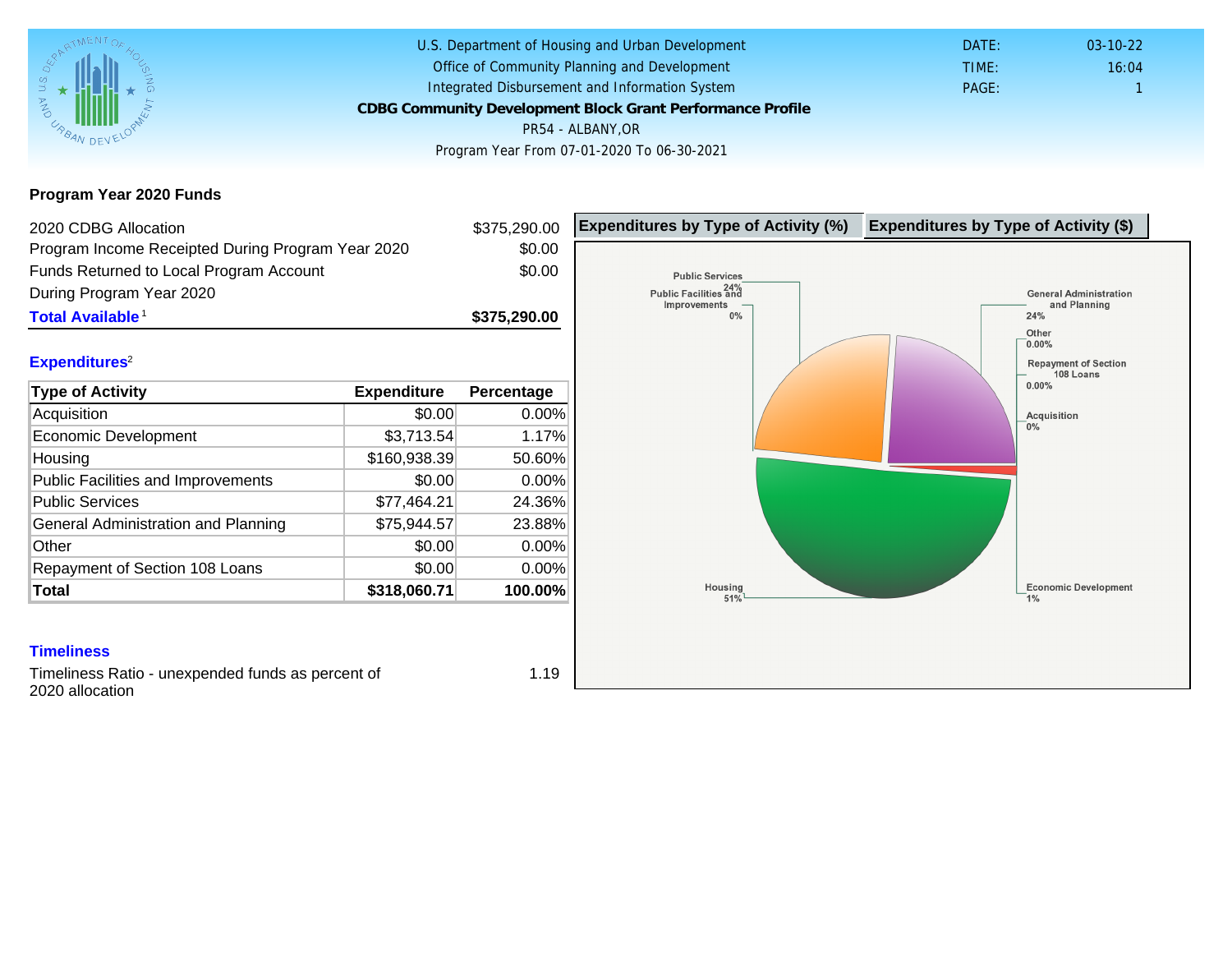#### Program Targeting

| 1 -Percentage of Expenditures Assisting Low-<br>and Moderate-Income Persons and Households<br>Either Directly or On an Area Basis <sup>3</sup>                                                                               | 100.00%  |
|------------------------------------------------------------------------------------------------------------------------------------------------------------------------------------------------------------------------------|----------|
| 2 - Percentage of Expenditures That Benefit<br>Low/Mod Income Areas                                                                                                                                                          | $0.00\%$ |
| 3 - Percentage of Expenditures That Aid in The<br>Prevention or Elimination of Slum or Blight                                                                                                                                | $0.00\%$ |
| 4 - Percentage of Expenditures Addressing<br><b>Urgent Needs</b>                                                                                                                                                             | $0.00\%$ |
| 5-Funds Expended in Neighborhood<br>(Community For State) Revitalization Strategy<br>Areas and by Community Development<br>Financial Institution.<br>6-Percentage of Funds Expended in<br>Neighborhood (Community For State) | \$0.00   |
| Revitalization Strategy Areas and by Community<br>Development Financial Institution                                                                                                                                          | 0.00%    |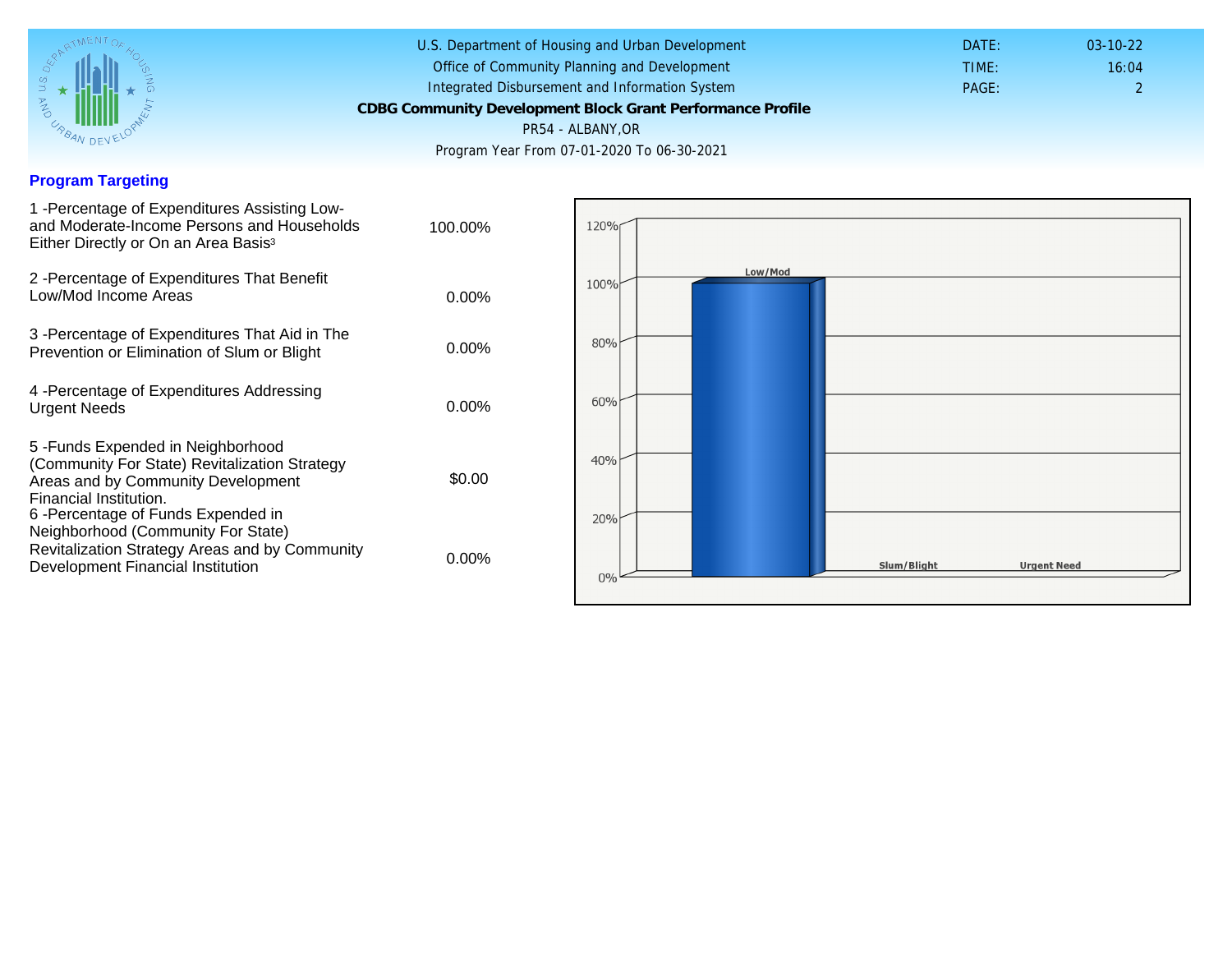# CDBG Beneficiaries by Racial/Ethnic Category <sup>4</sup>

| Race                                              | Total    | Hispanic |
|---------------------------------------------------|----------|----------|
| White                                             | 86.42%   | 5.54%    |
| Black/African American                            | 4.65%    | $0.00\%$ |
| Asian                                             | 0.65%    | $0.00\%$ |
| American Indian/Alaskan Native                    | 6.86%    | 90.41%   |
| Native Hawaiian/Other Pacific Islander            | $0.90\%$ | $0.00\%$ |
| American Indian/Alaskan Native & White            | 0.05%    | 0.37%    |
| Asian & White                                     | $0.00\%$ | $0.00\%$ |
| Black/African American & White                    | 0.03%    | 0.00%    |
| Amer. Indian/Alaskan Native & Black/African Amer. | 0.05%    | $0.00\%$ |
| <b>Other multi-racial</b>                         | 0.38%    | 3.69%    |
| Asian/Pacific Islander (valid until 03-31-04)     | $0.00\%$ | 0.00%    |
| Hispanic (valid until 03-31-04)                   | 0.00%    | 0.00%    |

### Income of CDBG Beneficiaries

| Income Level                          | Percentage |  |
|---------------------------------------|------------|--|
| Extremely Low Income (<=30%)          | 96.87%     |  |
| Low Income (30-50%)                   | $0.84\%$   |  |
| Moderate Income (50-80%)              | 2.26%      |  |
| Total Low and Moderate Income (<=80%) | 99.97%     |  |
| Non Low and Moderate Income (>80%)    | 0.03%      |  |